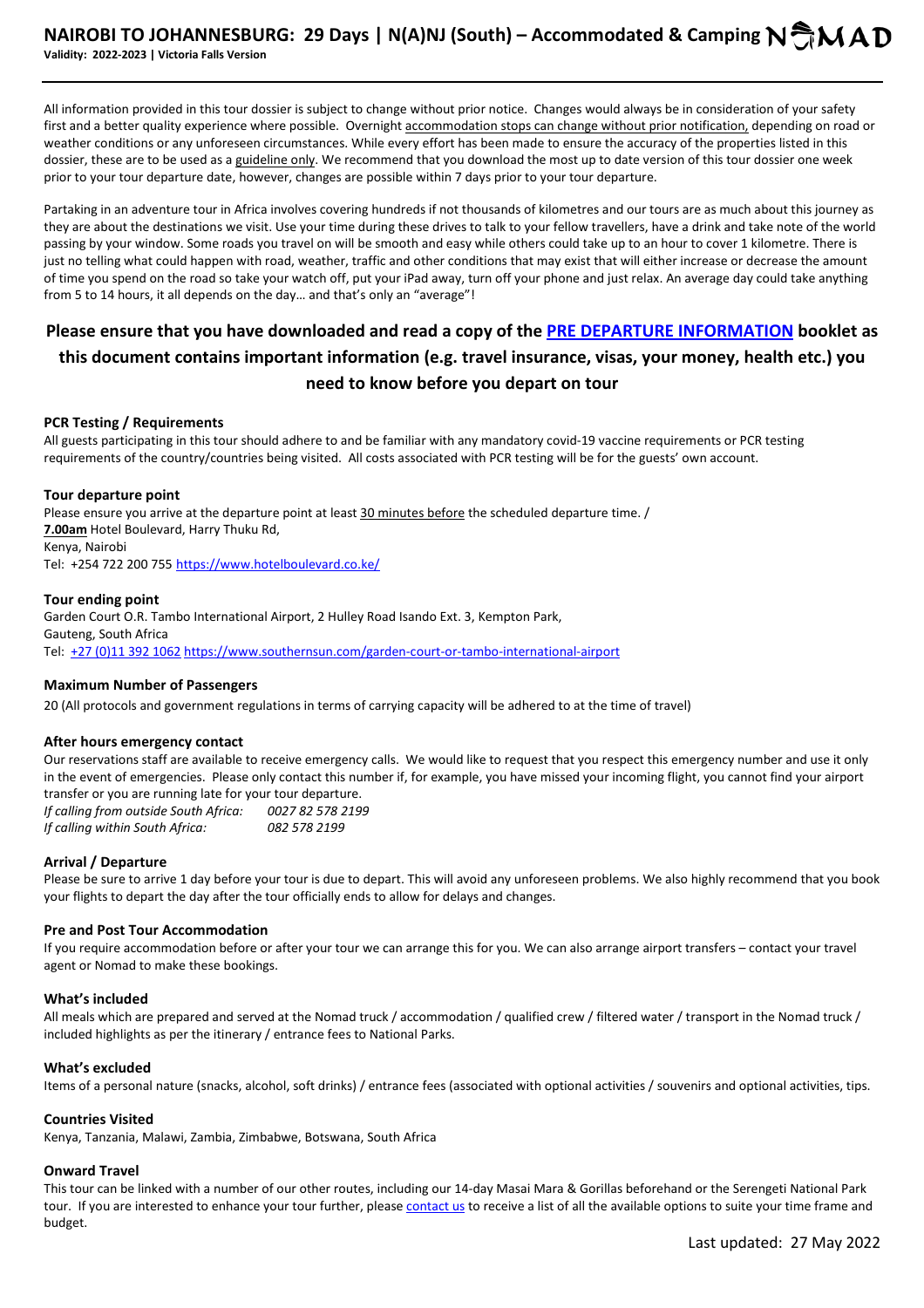# **NAIROBI TO JOHANNESBURG: 29 Days | N(A)NJ (South) – Accommodated & Camping N**  $\bigcirc$  **M A D Validity: 2022-2023 | Victoria Falls Version**

# **Green Seats – Travel Responsibly in Africa**

Nomad has a non-profit Trust that looks after the people, animals and places that we visit. We realise that a footprint is left where we travel and for this reason, the Nomad Africa Trust was established. Your donation to the Trust is called a "Green Seat". If you would like to help Nomad making Africa Greener, simply choose the tick box during your booking process (or contact us afterwards to add it) and we will take care of the rest. The Nomad African Trust is responsible for the administration of the funds collected from the sale of the green seats and these funds are distributed to various projects as identified by the Trust.

### **TOUR ITINERARY**

#### **Day 1 - Arusha**

Leaving behind the bustle of Nairobi we travel south to the Tanzanian border. After completing border formalities we continue to the busy town of Arusha, our base for the night. Northern Tanzania is home to the Serengeti, Ngorongoro and Kilimanjaro.

| Accommodation      | Meru Mbega Lodge http://www.mt-meru.com/mbega.html                                                |
|--------------------|---------------------------------------------------------------------------------------------------|
| <b>Facilities</b>  | Accommodated: Two per room with en-suite bathroom                                                 |
|                    | <b>Camping:</b> Campsite with shared ablutions                                                    |
|                    | Please visit the website of the accommodation provider for a full list of the facilities offered. |
| Route              | Nairobi to Arusha                                                                                 |
| <b>Meals</b>       | Lunch. Dinner                                                                                     |
| <b>Border Post</b> | Tanzania: Namanga, no telephone number, Open: 24hrs                                               |
|                    | Kenya: Namanga, Tel: +254 455 32002, Open: 24 hrs                                                 |

#### **Day 2 – Karatu**

Although it is a short distance to Karatu, we will spend most of the day commuting closer to the Ngorongoro Crater. Upon arrival in Karatu, our guide will brief us on our overnight excursion into the crater and Serengeti National Park.

| Accommodation     | Kudu Camp http://kuducamp.com/                                                                    |
|-------------------|---------------------------------------------------------------------------------------------------|
| <b>Facilities</b> | <b>Accommodated:</b> Two per room with en-suite bathroom                                          |
|                   | <b>Camping:</b> Campsite with shared ablutions                                                    |
|                   | Please visit the website of the accommodation provider for a full list of the facilities offered. |
| Route             | Arusha to Karatu                                                                                  |
| <b>Meals</b>      | Breakfast, Lunch, Dinner                                                                          |

### **Day 3 - Ngorongoro Crater & Seronera Excursion**

We rise early and will be collected from our camp and transferred to the Ngorongoro Crater in 4x4 safari type vehicles. We will spend the bulk of our day exploring the crater floor in search of the animals which roam the plains. In the afternoon, we will arrive at our overnight camp in the Seronera region, located in the heart of the Serengeti National Park. The camp is surrounded by spectacular views and abundant wildlife and this evening, while sipping on a cold beverage, we will enjoy the sights and sounds of nature passing right in front of your meru style tent.

| Accommodation             | Private Tented Camp http://www.kanangaspecialtentedcamp.com/                                      |
|---------------------------|---------------------------------------------------------------------------------------------------|
| <b>Facilities</b>         | Accommodated: Two per permanent tent with en-suite bathroom                                       |
|                           | <b>Camping:</b> Two per permanent tent with en-suite bathroom                                     |
|                           | Please visit the website of the accommodation provider for a full list of the facilities offered. |
| Route                     | Karatu to Seronera via Ngorongoro Crater                                                          |
| <b>Meals</b>              | Breakfast, Lunch, Dinner                                                                          |
| <b>Included Highlight</b> | Full day 4x4 excursion to Ngorongoro Crater and afternoon drive into Seronera                     |

### **Day 4 – Serengeti National Park**

This morning we rise early to enjoy our time game driving through Serengeti National Park. Famous for the abundant wildlife that exists in the park, we will spend most of our day in search of the animals that reside here. We will arrive back in Karatu in the late afternoon and will spend our evening reminiscing about our encounters of the past two days.

| <b>Accommodation</b> | Kudu Camp http://kuducamp.com/                                                                    |
|----------------------|---------------------------------------------------------------------------------------------------|
| <b>Facilities</b>    | <b>Accommodated:</b> Two per room with en-suite bathroom                                          |
|                      | <b>Camping:</b> Campsite with shared bathroom                                                     |
|                      | Please visit the website of the accommodation provider for a full list of the facilities offered. |
| <b>Meals</b>         | Breakfast, Lunch, Dinner                                                                          |
| Included Highlight   | Game Drive through Seronera, Serengeti National Park                                              |

#### **Day 5 - Arusha**

We depart Karatu and make the return journey to Arusha where we will spend the night reminiscing about our experiences of the Serengeti and Ngorongoro Crater.

| Accommodation     | Meru Mbega Lodge http://www.mt-meru.com/mbega.html |
|-------------------|----------------------------------------------------|
| <b>Facilities</b> | Accommodated: Two per room with en-suite bathroom  |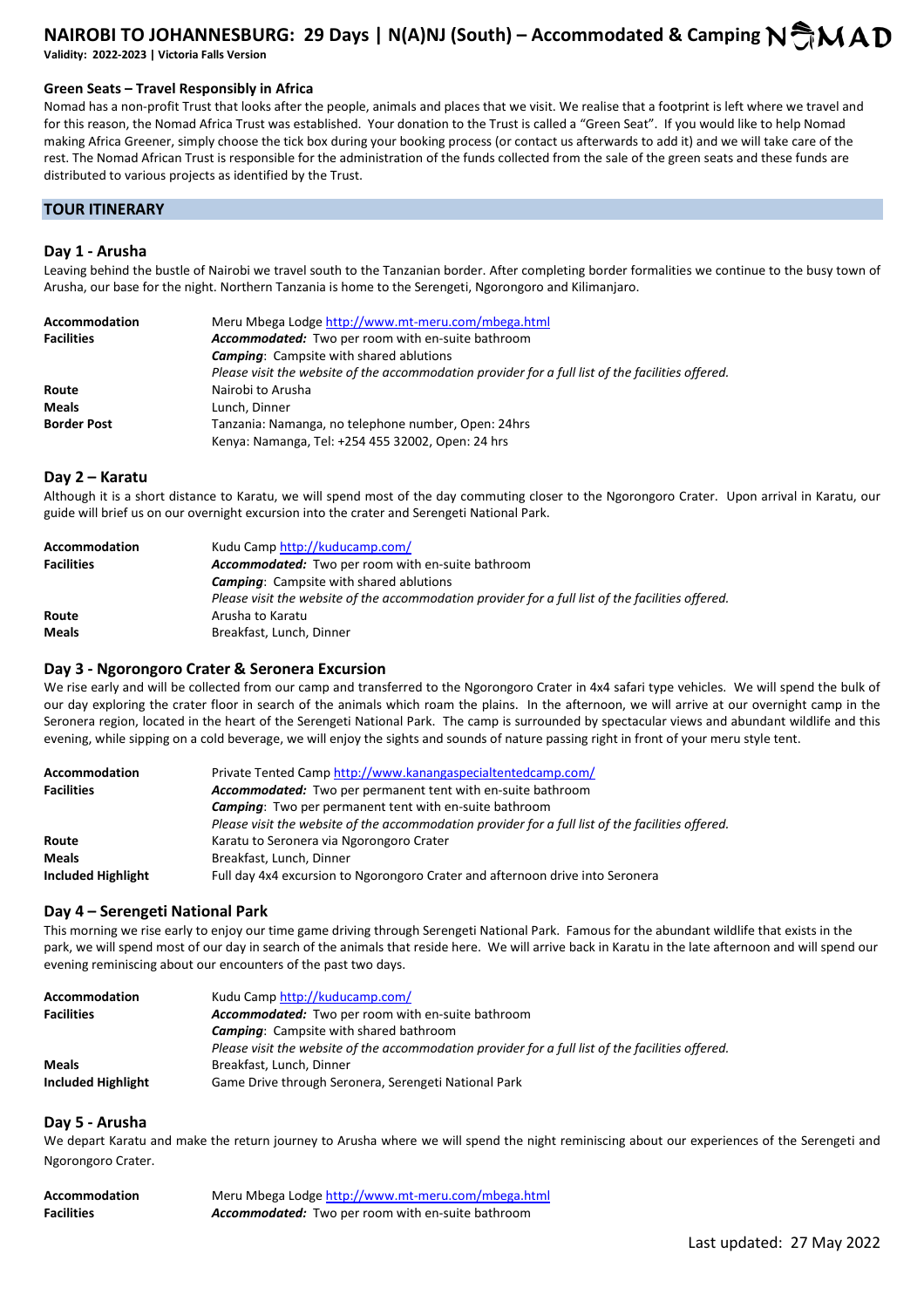# **NAIROBI TO JOHANNESBURG: 29 Days | N(A)NJ (South) – Accommodated & Camping N CMAD**

# **Validity: 2022-2023 | Victoria Falls Version**

 *Camping*: Campsite with Shared Ablutions *Please visit the website of the accommodation provider for a full list of the facilities offered.*  **Route Karatu to Arusha Meals** Breakfast, Lunch, Dinner

### **Day 6 - Bagamoyo**

We head out early this morning as we journey south to our overnight stop in the coastal town of Bagamoyo. Formerly a centre point of the East African slave trade, Bagamoyo lies just north of the port of Dar es Salaam and is a perfect launching point for our upcoming Zanzibar Excursion. While today is primarily a travel day, we experience the hustle and bustle of one of Africa's major travel routes. Road travel in Africa is an experience in itself and the bustling markets, villages and scenic backdrops that line the routes give a window into the lifestyle of rural Africa. This evening we will prepare for our Zanzibar Excursion that begins tomorrow morning.

| Accommodation     | Bagamoyo Travellers Lodge http://www.bagamoyo.com/travellers-lodge/                               |
|-------------------|---------------------------------------------------------------------------------------------------|
| <b>Facilities</b> | Accommodated: Two per room with en-suite bathroom                                                 |
|                   | <b>Camping:</b> Campsite with shared ablutions                                                    |
|                   | Please visit the website of the accommodation provider for a full list of the facilities offered. |
| Route             | Arusha to Bagamoyo                                                                                |
| <b>Meals</b>      | Breakfast, Lunch, Dinner                                                                          |

### **Day 7 – Nungwi (Zanzibar)**

We complete the short journey into Dar es Salaam this morning and board our ferry for the two hour trip to Zanzibar. After arriving at the ferry port we board make our way to Nungwi on the northern shores of the island. There are a number of excursions that can be arranged and your guide will be on hand to assist.

| Accommodation      | Amaan Bungalows http://oceangrouphotel.com/amaan-bungalows/                                       |
|--------------------|---------------------------------------------------------------------------------------------------|
| <b>Facilities</b>  | Accommodated: Two per room with en-suite bathroom                                                 |
|                    | <b>Camping:</b> Two per Room with en-suite bathroom                                               |
|                    | Please visit the website of the accommodation provider for a full list of the facilities offered. |
| Route              | Bagamoyo to Nungwi (Zanzibar)                                                                     |
| <b>Meals</b>       | Lunch, Dinner                                                                                     |
| Included highlight | Zanzibar Excursion                                                                                |

### **Day 8 – Nungwi**

Today is a free day to enjoy some of the many attractions and activities on offer. Water sports are the order of the day and Nungwi offers fishing, snorkelling, scuba diving and a variety of ocean safari options. Whatever it is you chose to do today, you will have ample opportunity to create some island memories. Rent a scooter and explore the many attractions on offer or simply relax on the beach and soak up the sun.

| <b>Accommodation</b>     | Amaan Bungalows http://oceangrouphotel.com/amaan-bungalows/                                       |
|--------------------------|---------------------------------------------------------------------------------------------------|
| <b>Facilities</b>        | Accommodated: Two per room with en-suite bathroom                                                 |
|                          | <b>Camping:</b> Two per Room with en-suite bathroom                                               |
|                          | Please visit the website of the accommodation provider for a full list of the facilities offered. |
| <b>Meals</b>             | Breakfast, Lunch, Dinner                                                                          |
| <b>Optional Activity</b> | Fishing, Snorkelling, Scuba Diving, Turtle Sanctuary Visit, Village Tours and more                |

### **Day 9 – Nungwi - Stone Town**

This morning our visit to Nungwi comes to an end as we transfer by road to Stone Town. Before we arrive in Stone Town, we will stop along the way to enjoy a guided walking spice tour, which passes through villages and spice plantations. You will be able to witness first-hand how spice farm workers climb the trees and seek out specific plants and will have the opportunity to purchase fresh spices directly from these farms. Boasting a rich history this busy port of Stone Town was once a landmark on both the Slave and Spice trade routes.

| <b>Accommodation</b> | All Seasons Hotel (website not available)                                                         |
|----------------------|---------------------------------------------------------------------------------------------------|
| <b>Facilities</b>    | Accommodated: Two per room with en-suite bathroom                                                 |
|                      | <b>Camping:</b> Two per Room with En-Suite Bathroom                                               |
|                      | Please visit the website of the accommodation provider for a full list of the facilities offered. |
| Route                | Nungwi to Stone Town                                                                              |
| <b>Meals</b>         | Breakfast, Lunch, Dinner                                                                          |
| Included Highlight   | Prison Island boat tour / Walking Spice Tour                                                      |

# **Day 10 - Mikumi**

Leaving the coast behind us we travel inland and make our way to Mikumi where we stop for the night. Mikumi National Park ranks as the fourth largest park in Tanzania and forms part of a 75 000 square kilometre wilderness that centres on Selous, Africa's largest game reserve.

| Accommodation     | Camp Bastian http://www.campbastian.com/                                                          |
|-------------------|---------------------------------------------------------------------------------------------------|
| <b>Facilities</b> | <b>Accommodated:</b> Two per room with en-suite bathroom                                          |
|                   | <b>Camping:</b> Campsite with shared ablutions                                                    |
|                   | Please visit the website of the accommodation provider for a full list of the facilities offered. |
| Route             | Zanzibar via Dar es Salaam to Mikumi                                                              |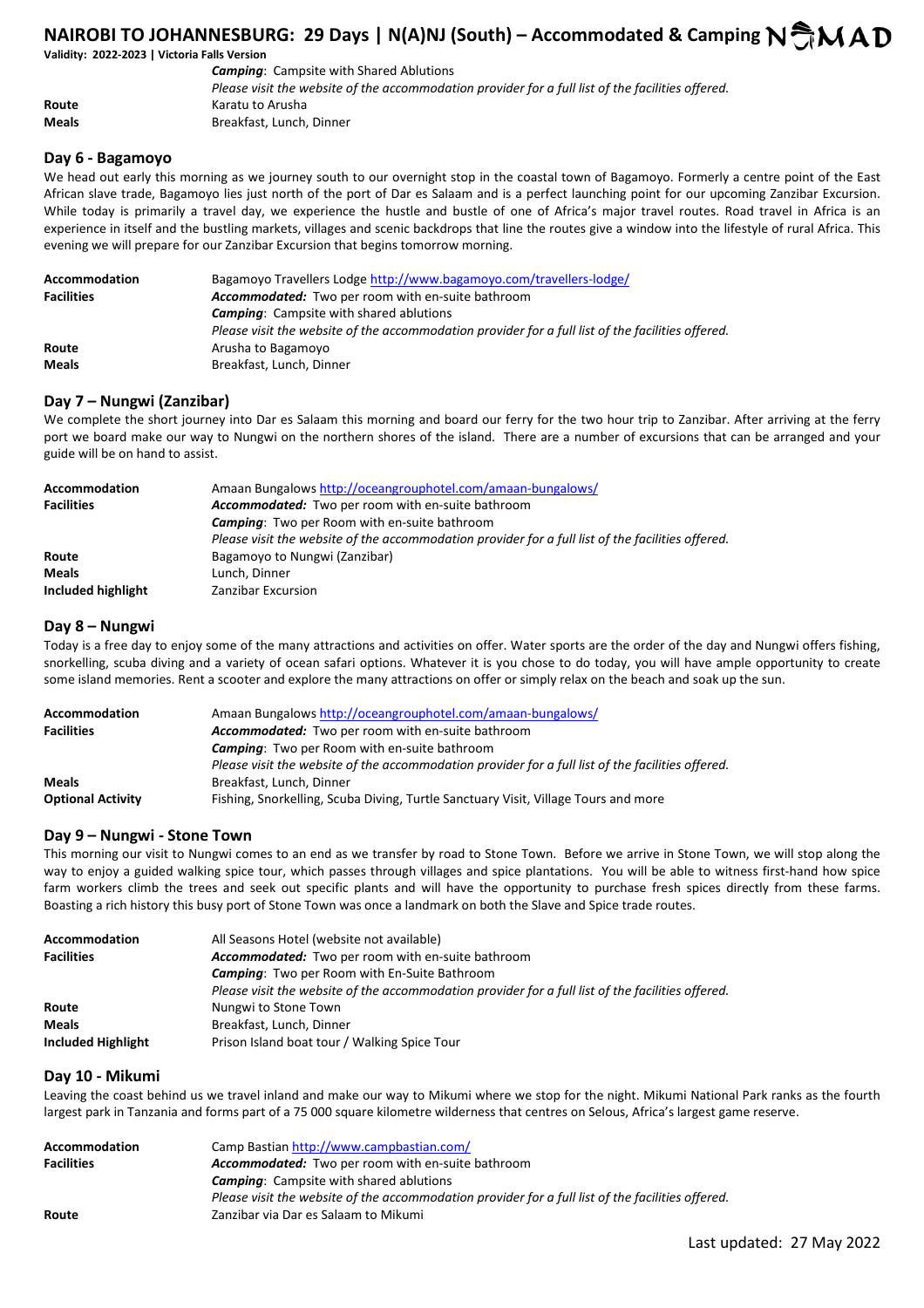# **NAIROBI TO JOHANNESBURG: 29 Days | N(A)NJ (South) – Accommodated & Camping N CMAD**

**Validity: 2022-2023 | Victoria Falls Version** 

**Meals** Breakfast, Lunch, Dinner **Optional Activity** Mikumi Game Drive

# **Day 11 - Iringa**

The town of Iringa sits on a cliff overlooking the Ruaha River Valley. The town centre offers the visitor a view into the past with its German colonial buildings and a popular market. The Commonwealth War Graves Cemetery memorialises soldiers who died in local battles during WWI and WWII.

| Accommodation<br><b>Facilities</b> | Kisolanza Farm http://www.kisolanza.com<br>Accommodated: Two per room with en-suite bathroom      |
|------------------------------------|---------------------------------------------------------------------------------------------------|
|                                    | <b>Camping:</b> Campsite with shared ablutions                                                    |
|                                    | Please visit the website of the accommodation provider for a full list of the facilities offered. |
| Route                              | Mikumi to Iringa                                                                                  |
| <b>Meals</b>                       | Breakfast, Lunch, Dinner                                                                          |

### **Day 12 – Mbeya Region**

This afternoon we will make a stop at a local coffee plantation where we have the opportunity to see the process of growing and harvesting coffee beans and will be able to sample some of the beans.

| <b>Accommodation</b>     | Utengule Coffee Lodge https://www.utengule.com/                                                   |
|--------------------------|---------------------------------------------------------------------------------------------------|
| <b>Facilities</b>        | Accommodated: Two per room with en-suite bathroom                                                 |
|                          | <b>Camping:</b> Campsite with shared ablutions                                                    |
|                          | Please visit the website of the accommodation provider for a full list of the facilities offered. |
| Route                    | Iringa to Chilumba                                                                                |
| <b>Meals</b>             | Breakfast, Lunch, Dinner                                                                          |
| <b>Included Activity</b> | <b>Coffee Plantation Visit</b>                                                                    |

### **Day 13 – Lake Malawi**

Leaving Tanzania behind, we descend the Great Rift Valley and cross the border into Malawi. Known as the "Warm Heart of Africa" the lakeside country is blessed with natural beauty Our destination tonight is the shores of Lake Malawi where we look forward to spending the night enjoying the attractions of the northern regions of the lake. Snorkelling in the crystal waters offers the chance to see first-hand the brilliantly coloured tropical cichlids, tiny fish often found in colourful aquariums around the world.

| <b>Accommodation</b> | Chitimba https://edpeeters.wixsite.com/chitimbacamp                                               |
|----------------------|---------------------------------------------------------------------------------------------------|
| <b>Facilities</b>    | Accommodated: Two per room with en-suite bathroom                                                 |
|                      | <b>Camping:</b> Campsite with shared ablutions                                                    |
|                      | Please visit the website of the accommodation provider for a full list of the facilities offered. |
| <b>Meals</b>         | Breakfast, Lunch, Dinner                                                                          |
| <b>Border Post</b>   | Tanzania: Chi'zumulu, Tel: +265 15 357 207, Open: 06h00-18h00                                     |
|                      | Malawi: Songwe (no telephone), Open: 06h00-18h00                                                  |

# **Day 14 – Lake Malawi**

This morning we board our truck and head further South of Lake Malawi. Our destination tonight is the shores of Lake Malawi. Stretching over 500km along the western boundary of Malawi, the lake is home to more species of fish than any other lake. We spend the night on the shores of this natural wonder.

| <b>Accommodation</b> | Ngala Beach Lodge http://www.ngalabeach.com/                                                      |
|----------------------|---------------------------------------------------------------------------------------------------|
| <b>Facilities</b>    | Accommodated: Two per room with en-suite bathroom                                                 |
|                      | <b>Camping:</b> Campsite with shared ablutions                                                    |
|                      | Please visit the website of the accommodation provider for a full list of the facilities offered. |
| Route                | North Lake Malawi to Central Lake Malawi                                                          |
| <b>Meals</b>         | Breakfast, Lunch, Dinner                                                                          |
| Included Highlight   | Village Walk with Nomad Tour Leader                                                               |

# **Day 15 – Lake Malawi**

Today is another day of leisure, relaxing at the lake. Use the time to read a book, soak up the sun or indulge in the many attractions that are on offer.

| <b>Accommodation</b> | Ngala Beach Lodge http://www.ngalabeach.com/                                                      |
|----------------------|---------------------------------------------------------------------------------------------------|
| <b>Facilities</b>    | <b>Accommodated:</b> Two per room with en-suite bathroom                                          |
|                      | <b>Camping:</b> Campsite with shared ablutions                                                    |
|                      | Please visit the website of the accommodation provider for a full list of the facilities offered. |
| <b>Meals</b>         | Breakfast, Lunch, Dinner                                                                          |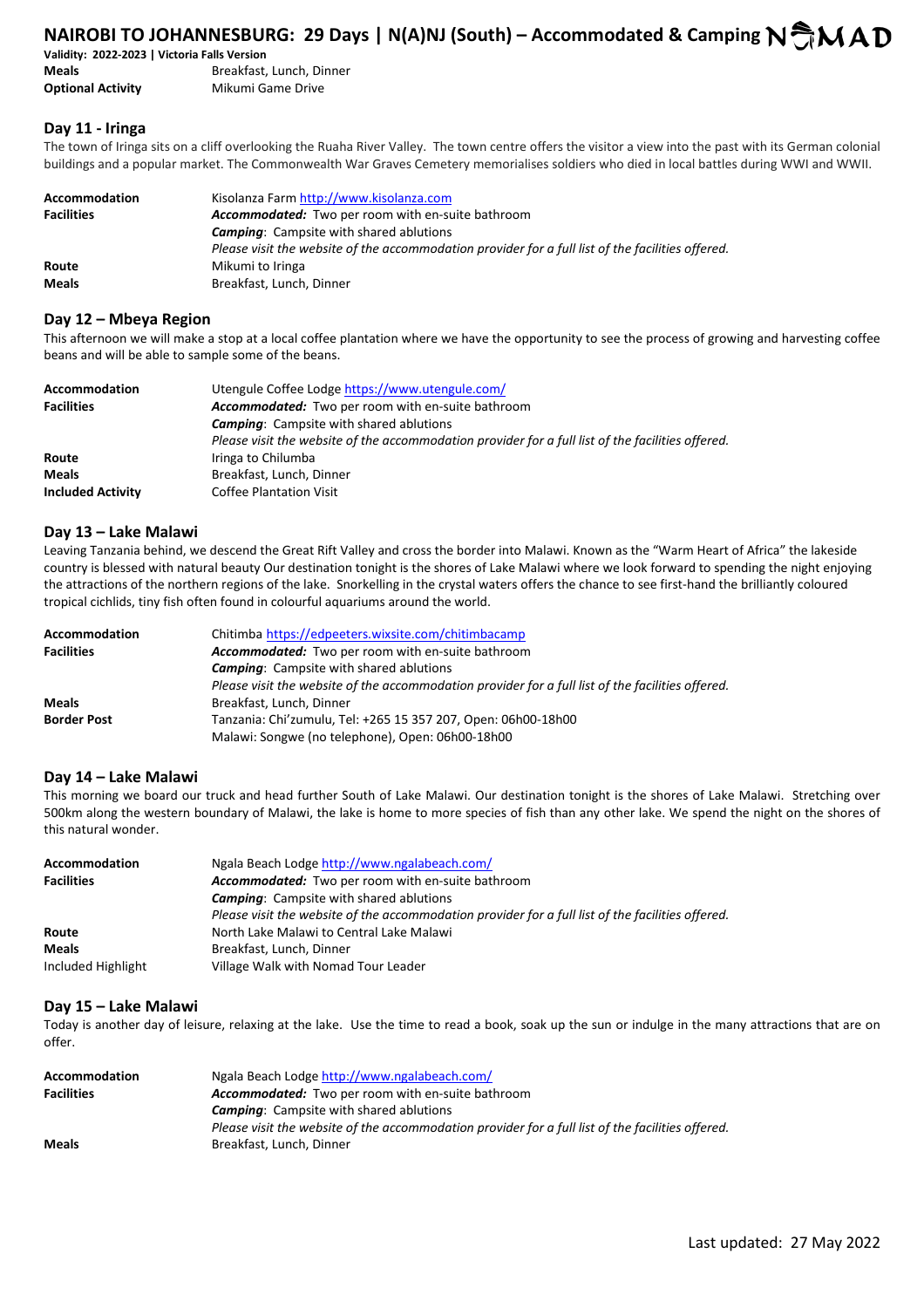# **NAIROBI TO JOHANNESBURG: 29 Days | N(A)NJ (South) – Accommodated & Camping N CMAD Validity: 2022-2023 | Victoria Falls Version**

### **Day 16 – South Luangwa**

This morning we enjoy a final sunrise on the shores of Lake Malawi before setting off for Zambia and the South Luangwa National Park. After crossing the border into Zambia we make a short stop in Chipata before continuing to our camp on the banks of the Luangwa River. Having watched the sun rise over Lake Malawi in the morning we enjoy an equally spectacular sunset over the Luangwa River this evening.

| <b>Accommodation</b> | Wildlife Camp http://www.wildlifecamp-zambia.com OR Marula Lodge https://www.marulalodgezambia.com/ |
|----------------------|-----------------------------------------------------------------------------------------------------|
| <b>Facilities</b>    | Accommodated: Two per room with en-suite bathroom                                                   |
|                      | <b>Camping:</b> Campsite with shared ablutions                                                      |
|                      | Please visit the website of the accommodation provider for a full list of the facilities offered.   |
| Route                | Nkhotakota Region to South Luangwa National Park                                                    |
| Meals                | Breakfast, Lunch, Dinner                                                                            |
| <b>Border</b>        | Zambia: Mwani Border / Tel: +260(0)21 138 1930                                                      |
|                      | Malawi: Mchinji Border / Tel: +265 (0)12 42215                                                      |

### **Day 17 – South Luangwa**

South Luangwa National Park is a world-class safari destination and we have a full day to explore the park in search of the variety of wildlife found in the park. This morning you can partake in an optional morning safari or during the dry season (April to December) you can join one of the iconic walking safaris on offer in the park. This afternoon we will enjoy a Sunset Drive in the park, enjoying a sundowner on the way. The unique opportunity to explore the park at night gives us a chance to spot the elusive nocturnal species that are rarely seen in the day.

| <b>Accommodation</b>     | Wildlife Camp http://www.wildlifecamp-zambia.com OR Marula Lodge https://www.marulalodgezambia.com/ |
|--------------------------|-----------------------------------------------------------------------------------------------------|
| <b>Facilities</b>        | Accommodated: Two per room with en-suite bathroom                                                   |
|                          | <b>Camping:</b> Campsite with shared ablutions                                                      |
|                          | Please visit the website of the accommodation provider for a full list of the facilities offered.   |
| <b>Meals</b>             | Breakfast, Lunch, Dinner                                                                            |
| Included Highlight       | Sunset Game Drive in South Luangwa National Park                                                    |
| <b>Optional Activity</b> | Safari Walk (seasonal) or Morning Game Drive in South Luangwa                                       |

### **Day 18 - Petauke**

Leaving the Luangwa Valley this morning we make a stop at Tribal Textiles. The Chipata area is a major producer of Cotton and this morning we get a taste of the creativity of the African culture. Those interested can enjoy a tour of their workshops (March to December) to see how these colourful fabrics are crafted. Our destination tonight is the small town of Petauke.

| Accommodation      | Chimwemwe Executive Lodge http://www.chimwemwelodge.com                                           |
|--------------------|---------------------------------------------------------------------------------------------------|
| <b>Facilities</b>  | <b>Accommodated:</b> Two per room with en-suite bathroom                                          |
|                    | <b>Camping:</b> Campsite with shared ablutions                                                    |
|                    | Please visit the website of the accommodation provider for a full list of the facilities offered. |
| Route              | South Luangwa to Petauke                                                                          |
| <b>Meals</b>       | Breakfast, Lunch, Dinner                                                                          |
| Included Highlight | Textile project visit (full tour available March to December)                                     |

### **Day 19 - Lusaka**

As an important link between Lusaka and neighbouring Malawi, the Great East Road winds through rural Zambia and we will cross the Luangwa River on our way to Lusaka. The route today is dotted with villages and subsistence farms and the landscapes serve as a stark contrast to the developed countries, so many of us call home.

| Accommodation     | Eureka Camp http://www.eurekacamp.com                                                             |
|-------------------|---------------------------------------------------------------------------------------------------|
| <b>Facilities</b> | Accommodated: Two per room with en-suite bathroom                                                 |
|                   | <b>Camping:</b> Campsite with shared ablutions                                                    |
|                   | Please visit the website of the accommodation provider for a full list of the facilities offered. |
| Route             | Petauke to Lusaka                                                                                 |
| <b>Meals</b>      | Breakfast, Lunch, Dinner                                                                          |

# **Day 20 – Victoria Falls**

Crossing the Southern reaches of Zambia we make our way to the adventure town of Victoria Falls. This afternoon we get our first look at the mighty Victoria Falls. Crossing the bridge between Zambia and Zimbabwe we get a view of "Musi oa Tunya", the Smoke that Thunders as the falls are known in the local language. Victoria Falls offers a host of optional activities and these can be booked on arrival in Victoria Falls.

| Accommodation     | Shearwater Explorers Village http://explorersvillage.com/                                         |
|-------------------|---------------------------------------------------------------------------------------------------|
| <b>Facilities</b> | <b>Accommodated:</b> Two per room with en-suite bathroom (Adventure Rooms)                        |
|                   | <b>Camping:</b> Campsite (pre-erected dome tent with camper beds) with Shared Ablutions           |
|                   | Please visit the website of the accommodation provider for a full list of the facilities offered. |
| Route             | Lusaka to Victoria Falls                                                                          |
| <b>Meals</b>      | <b>Breakfast</b>                                                                                  |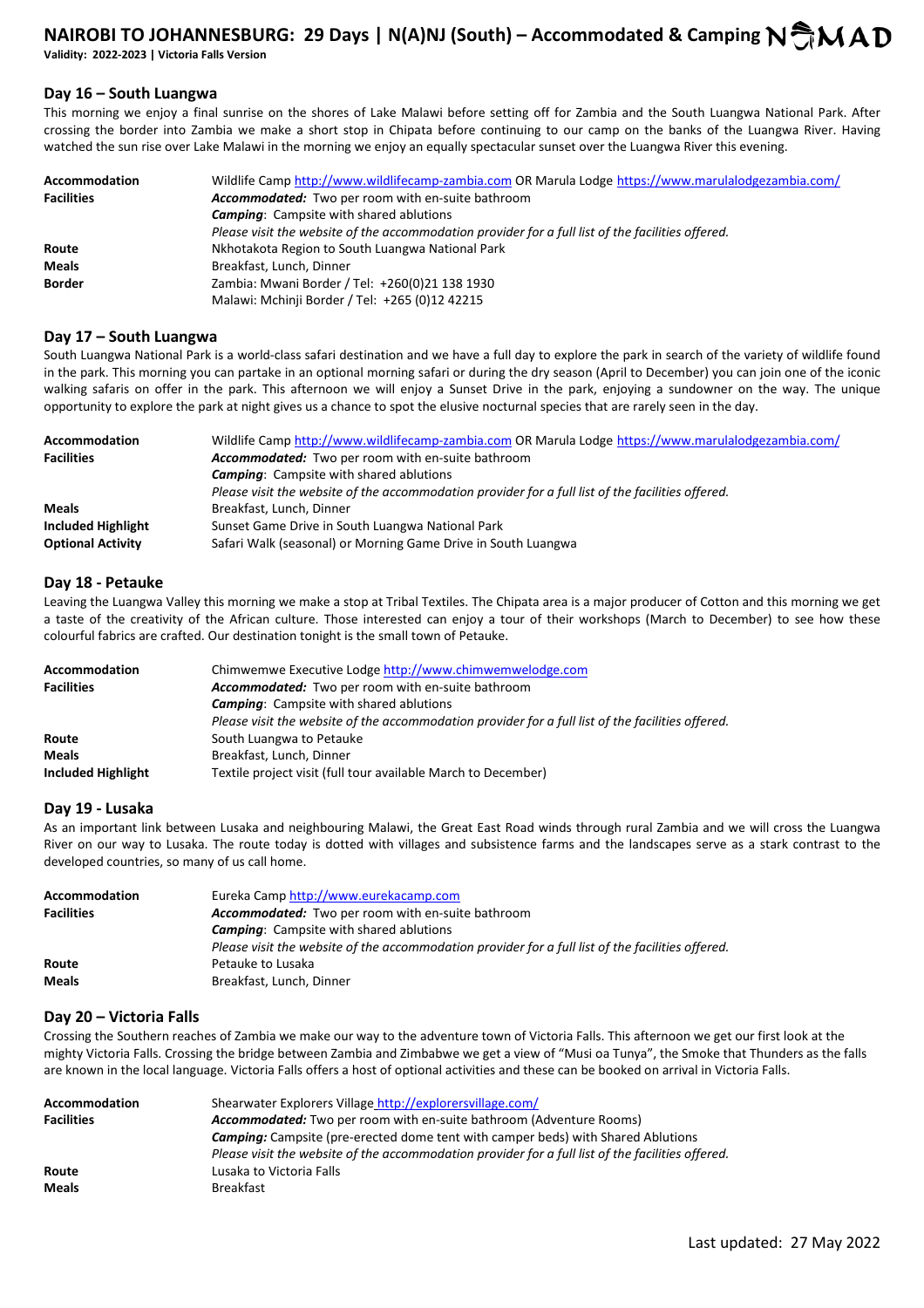# **NAIROBI TO JOHANNESBURG: 29 Days | N(A)NJ (South) – Accommodated & Camping N AD Validity: 2022-2023 | Victoria Falls Version**

# **Day 21 - Victoria Falls**

The bustling adventure town of Victoria Falls also offers a range of optional activities for those wanting a dose of adrenaline. For the more relaxed traveller there are craft markets to explore and a delicious high tea is on offer at the Victoria Falls Hotel.

| <b>Accommodation</b>     | Shearwater Explorers Village http://explorersvillage.com/                                                           |
|--------------------------|---------------------------------------------------------------------------------------------------------------------|
| <b>Facilities</b>        | <b>Accommodated:</b> Two per room with en-suite bathroom (Adventure Rooms)                                          |
|                          | <b>Camping:</b> Campsite (pre-erected dome tent with camper beds) with shared ablutions                             |
|                          | Please visit the website of the accommodation provider for a full list of the facilities offered.                   |
| <b>Meals</b>             | Breakfast, Lunch, Dinner                                                                                            |
| <b>Optional Activity</b> | Visit the falls, bungee jump, gorge swing, sunset cruise, helicopter flights, boma dinner experience, dinner cruise |

# **Day 22 - Victoria Falls**

The bustling adventure town of Victoria Falls also offers a range of optional activities for those wanting a dose of adrenaline. For the more relaxed traveller there are craft markets to explore and a delicious high tea is on offer at the Victoria Falls Hotel.

| <b>Accommodation</b>     | Shearwater Explorers Village http://explorersvillage.com/                                                           |
|--------------------------|---------------------------------------------------------------------------------------------------------------------|
| <b>Facilities</b>        | <b>Accommodated:</b> Two per room with en-suite bathroom (Adventure Rooms)                                          |
|                          | <b>Camping:</b> Campsite (pre-erected dome tent with camper beds) with shared ablutions                             |
|                          | Please visit the website of the accommodation provider for a full list of the facilities offered.                   |
| <b>Meals</b>             | Breakfast, Lunch, Dinner                                                                                            |
| <b>Optional Activity</b> | Visit the falls, bungee jump, gorge swing, sunset cruise, helicopter flights, boma dinner experience, dinner cruise |

### **Day 23 - Victoria Falls – Kasane**

This morning you will have the opportunity to participate in the many optional activities on offer in the town of Victoria Falls. After lunch, we travel the short distance to the Botswana border, crossing into Botswana and will arrive at our accommodation in the late afternoon, to set up camp on the banks of the Chobe River.

| <b>Accommodation</b>     | Thebe River Safaris http://www.theberiversafaris.com                                                                |
|--------------------------|---------------------------------------------------------------------------------------------------------------------|
| <b>Facilities</b>        | Accommodated: Two per room with en-suite bathroom                                                                   |
|                          | <b>Camping:</b> Campsite with shared ablutions                                                                      |
|                          | Please visit the website of the accommodation provider for a full list of the facilities offered.                   |
| Route                    | Victoria Falls to Kasane                                                                                            |
| <b>Meals</b>             | Breakfast, Lunch, Dinner                                                                                            |
| <b>Optional Activity</b> | Visit the falls, bungee jump, gorge swing, sunset cruise, helicopter flights, boma dinner experience, dinner cruise |
| <b>Border Post</b>       | Zimbabwe: Kazangula Road, Open: 06h00-20h00                                                                         |
|                          | Botswana: Kazangula Road, Tel: +267 62 50330, Open: 06h00-20h00                                                     |

# **Day 24 – Kasane – Chobe National Park**

For those that opt to participate in the optional game drive in Chobe National Park, you will be collected early from camp and will venture out in open 4x4 safari type vehicles. You will return to camp in time for lunch and a quick siesta before we head out in the afternoon to explore the Chobe National Park from the river, enjoying a leisurely boat cruise which allows us an up close and personal experience with the many elephants that frequent the river in the afternoons.

| <b>Accommodation</b>     | Thebe River Safaris http://www.theberiversafaris.com                                              |
|--------------------------|---------------------------------------------------------------------------------------------------|
| <b>Facilities</b>        | Accommodated: Two per room with en-suite bathroom                                                 |
|                          | <b>Camping:</b> Campsite with shared ablutions                                                    |
|                          | Please visit the website of the accommodation provider for a full list of the facilities offered. |
| <b>Meals</b>             | Breakfast, Lunch, Dinner                                                                          |
| Included Highlight       | Chobe National Park Boat Cruise                                                                   |
| <b>Optional Activity</b> | Chobe National Park Game Drive                                                                    |

# **Day 25 - Savuti Game Reserve**

*You will be separated from your Nomad truck for the next 2 nights and it is therefore important that you pack/gather your personal belongings which you may need, before we depart camp today. Please pack lightly and only take what you need for the following two nights.* The Savuti Game Reserve is a unique area bordered by the Okavango Delta to west and Chobe National Park to the east. Savuti is renowned as a big game area and known for having the largest concentrations of wildlife in Southern Africa. Today is a long day as we spend most of our day travelling through the Savuti Game Reserve in search of the species that roam the plains. Expect some bumpy roads as we traverse this wilderness area in our 4x4 vehicles. Offering habitats from wetland, open water to the grasslands and Savannah woodland, we hope to see as many species of fauna and flora possible. This afternoon we will arrive at our camp in the Khwai Conservation area.

| <b>Accommodation</b> | Magotho / Boga Campsite (no website available)                                  |
|----------------------|---------------------------------------------------------------------------------|
| <b>Facilities</b>    | Accommodated: Two per permanent tent with en-suite bathroom                     |
|                      | <b>Camping:</b> Campsite with shared ablutions                                  |
| Route                | Kasane via Savuti Game Reserve to Khwai Conservation Area (long day ±6-8 hours) |
| <b>Meals</b>         | Breakfast, Lunch, Dinner                                                        |
| Included Highlight   | Full Day Game Drive through Savuti Game Reserve in 4x4 safari vehicles          |